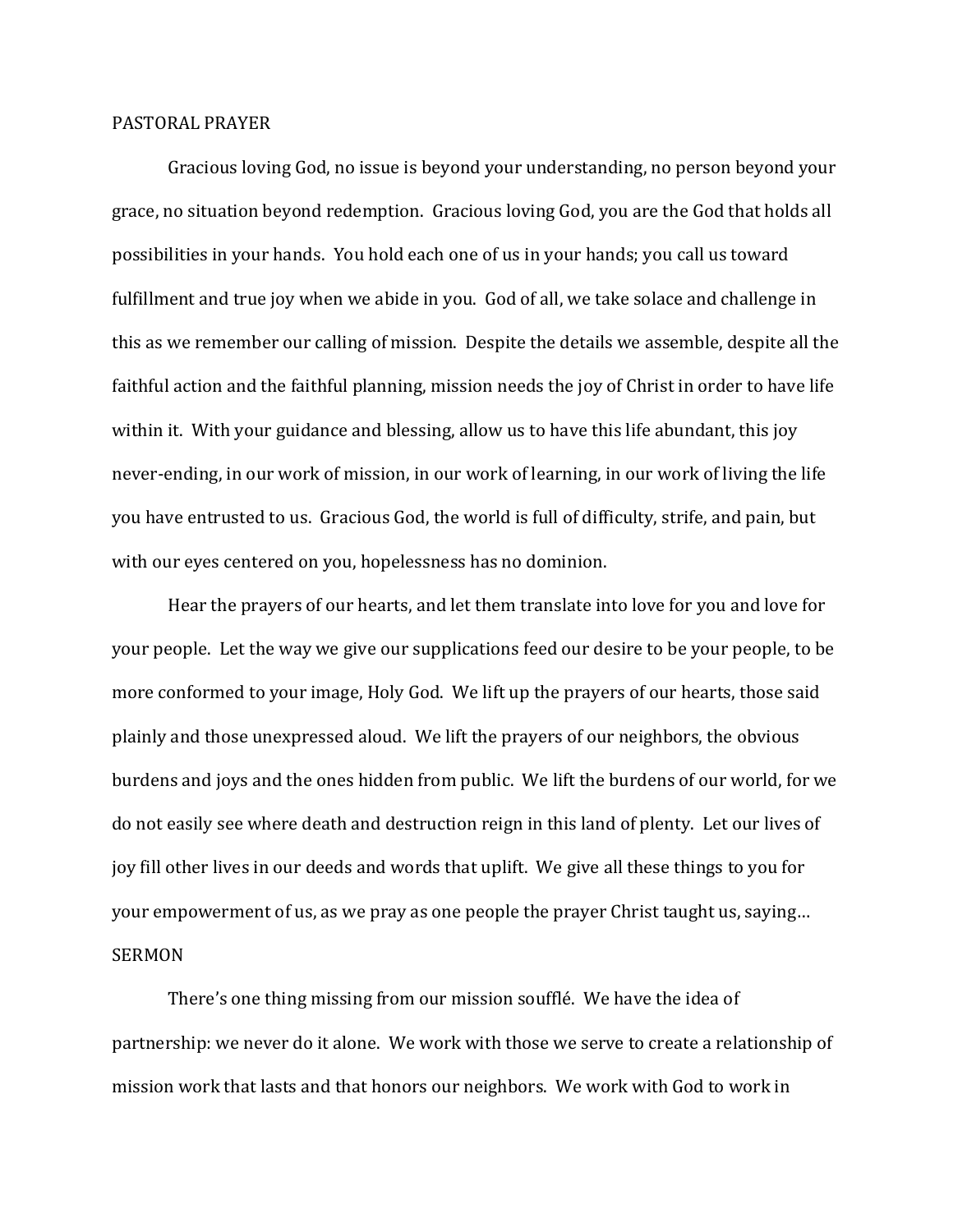mission faithfully, making the mission about God's eternal glory and not what we want. Also, we have the idea of seeing our neighbors in need as we would the Lord Jesus Christ, for it helps us remember who is in charge, who makes it all work, and who is orchestrating the entire mission. But what's missing? That sorta sums it all up, doesn't it? No, there is one final ingredient that gives the rest life. How about this? (Said with despair, sadness) "Well, I'm going to go on this mission trip because God's the one who gives us the direction for mission. I really want to love my neighbor and I want to grow in a missional attitude with them. The joy of Jesus Christ is bubbling from my heart." Oh, really? But is it? We need joy. The final piece is joy, true joy, the joy of Jesus Christ Are we living with joy, or is joy a far-off concept? There cannot be good mission without joy, because there cannot be good mission without Christ, and Christ is the source of joy. Let us see the source of this joy in scripture and apply it to some stories about mission as we wrap up this series with the attitude that governs good mission.

This is one of my favorite passages in all of scripture because it shows a very tangible image of what our relationship with Christ looks like. There is the vine and there is the branches. The branches cannot survive without the vine, and the vine grows branches from its nourishment to make those branches fruitful. Sometimes it takes a little trimming to make the branches the most fruitful, and, indeed, God is always calling us to grow more fully throughout all phases of our lives. But if we want to abide, to grow, to live more fully, it requires that we abide in Christ's love. Only then do we bear much fruit.

But let's focus on the image of the relationship between the vine and the branches. It may be an image, but the fact of it is that this is quite literal. Our relationship is reciprocal. If we go back to elementary math, we remember what it means to be reciprocal.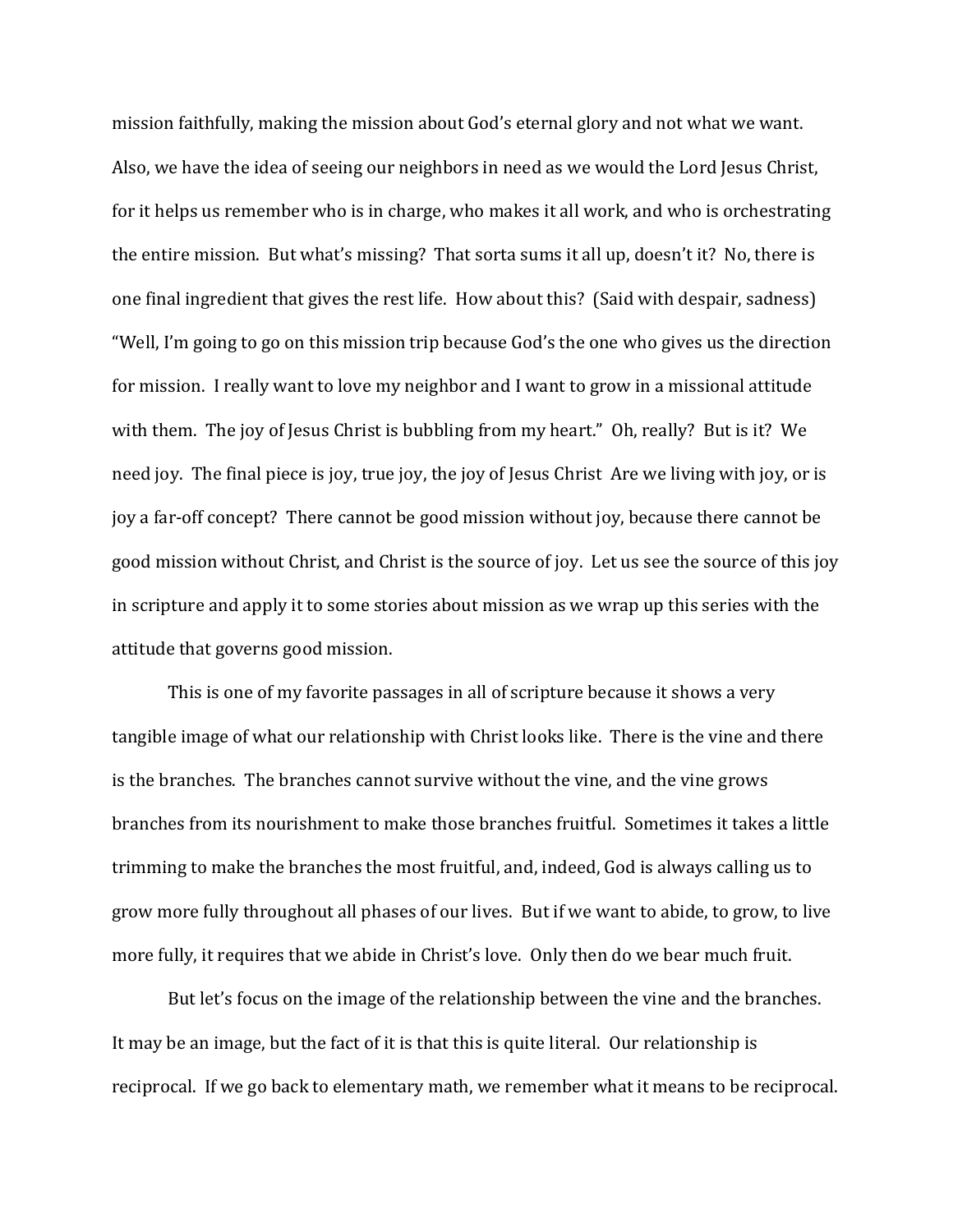It's mutual; when we abide fully in Christ's love, we grow to be stronger Christians. As we grow to be stronger Christians, then we allow the Kingdom to grow and Christ to become more well known through our love we show and spread. As one increases, the other increases, and the fruit abounds. This is the beginning of mission; this fact, Christ says, allows us to have joy, the joy that makes us complete.

Despite how we use it in society, "joy" is not the same as "happiness." In scripture, we don't talk about happiness; we talk about joy. Happiness is of the moment. Happiness means that what happens on the outside dictates how we feel at all times. Happiness is about us; one doesn't spread happiness. It's there, and then it goes away after a while. There is a place for happiness in life, but happiness does not sustain us. After all, Christ does not make us happy; Christ makes us joyful. Joy is the other side of the coin. Joy comes from within and frames life, where life frames happiness. Life tells us whether we will be happy, but joy informs how life will be. We can be in the pit of sadness and grief and still hold onto joy because joy has an eternal root, an eternal space for it to shine forth. We spread joy, for joy connects us to something eternal. This is the story of the True Vine. When we abide in Christ's love and open ourselves to love our neighbors we like and do not like, then joy grows in us because we are feeding off the True Vine.

Last week, I made it clear: we can't do it all by ourselves. We can't just decide to love our neighbor in need as if they were Christ; we need the Holy Spirit working through us to show us the way and empower us for the journey. This is how it works. Its like any good plant, and that's what Jesus is saying here. Just as you know your plants are feasting on the nutrients and water when they produce a good yield of squash, carrots, strawberries, or any other produce, you know that we are feeding on the love of Christ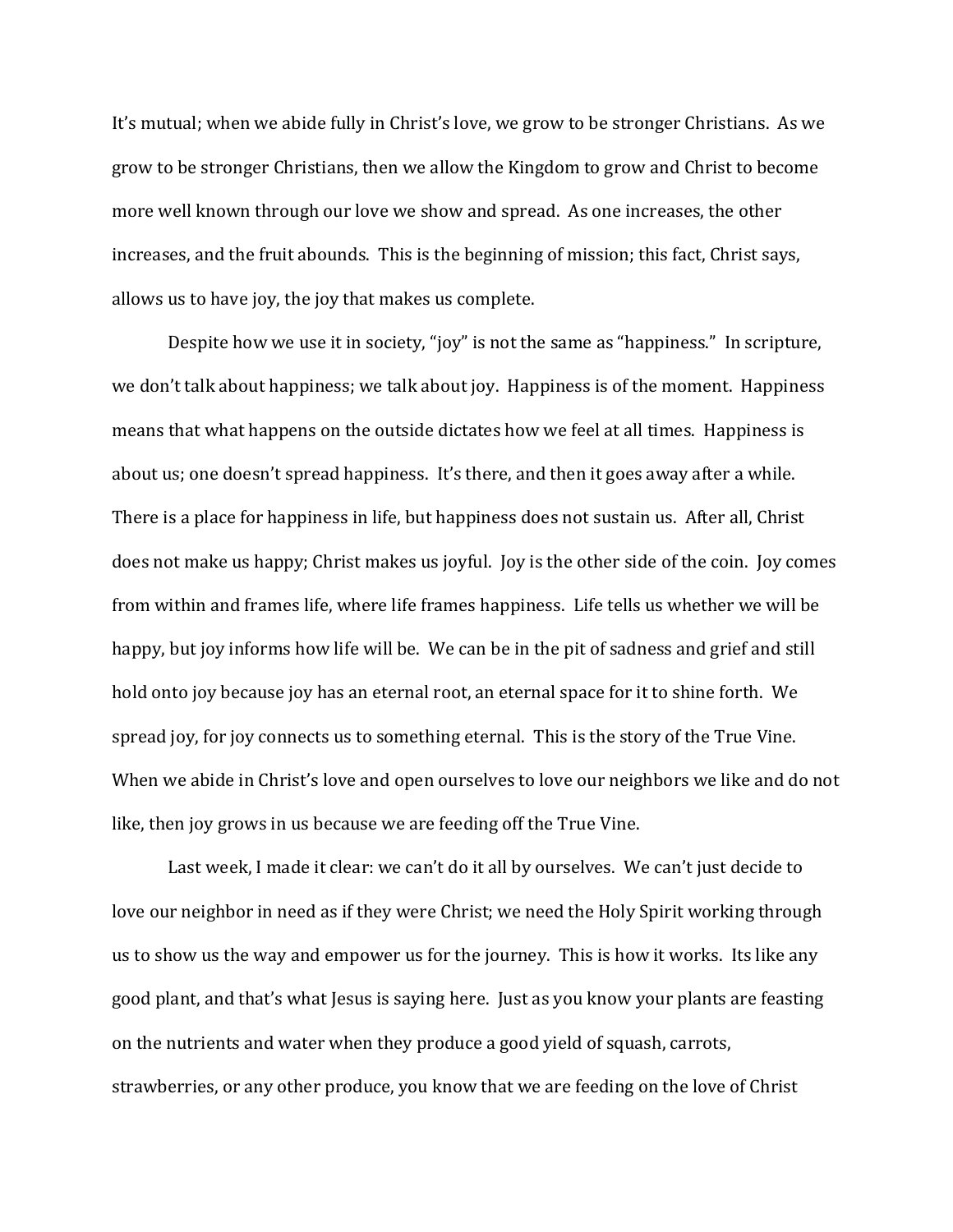when it results in true love for those in need. It's the outside sign of an inward faith and connection. In mission, it's not only the work that we do and the results we have but the attitude we take when we work in mission. It's not just about the task but how we do it, for both are important.

We could not do what we do in mission without joy, and it was a common theme in our mission to Guatemala. Last week, I told you about the trials and difficulties we went to just to reach Guatemala. We had our first flight cancelled, and because of it, we weren't able to reach our second flight in Houston. So, we had to fly to Houston later that day and fly to Guatemala the following morning. Was it a huge inconvenience? Yep. Was it irredeemable? Nope; it just depends where you are rooted. We took intention to be rooted in Christ, so what seemed a pain was a blessing I disguise. In fact, it helped assemble the group. We became stronger because of it; we became assembled as a team. Our eyes weren't focused on all the issues as a barrier. The issues instead became a joke, which allowed us to concentrate on what really mattered: we were going to do God's work among people who knew us as brothers and sisters in Christ. We remembered why we were doing what we were doing. In fact, one person in the group told me that this trip was a means of reorienting toward what God's doing in the world that grounds this person in the work back home. That, I believe, is a testimony toward how this person abides in the True Vine. This is what it means for this person to abide and to grow much fruit throughout all of life, for love for those friends in need in Guatemala drove this person to go through every obstacle and arrive in Patulup with joy in the heart.

But the fun didn't stop there. So, as you know, our main task was to assemble stoves in the village. We assembled our stoves pretty much in one day. That was no trouble; it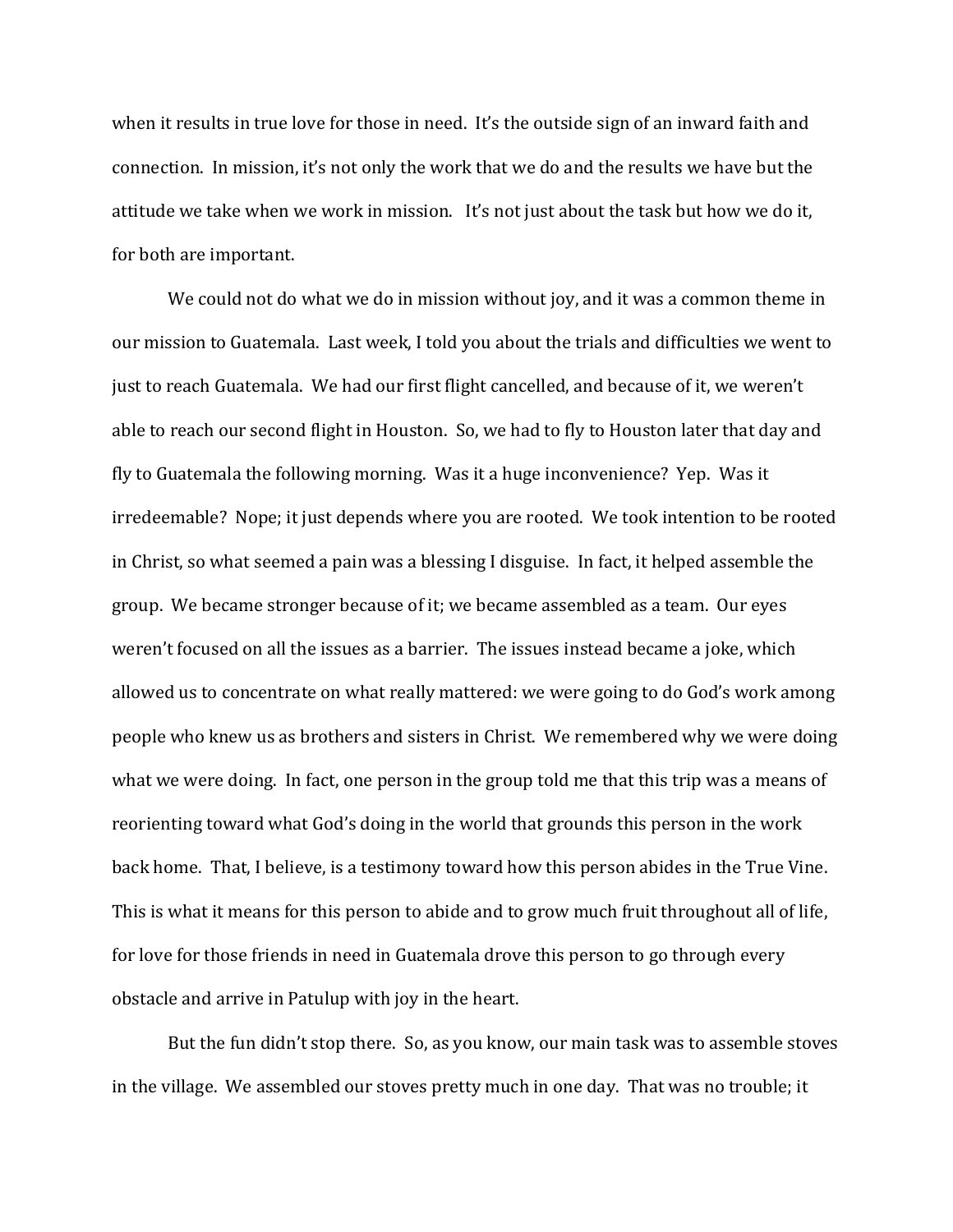was pretty easy. The harder part was putting up the smokestacks, which took several days. In this village, most everyone lived in a corrugated metal shack with a dirt floor. The roofs were made of this same corrugated metal or clay shingles. So, we needed to cut a hole in the metal roof to get the smokestack up and caulk around it, or we needed to rearrange the clay shingles and cement around it on fifteen homes. Seems easy, right? Well, while we could disperse into multiple teams to build the stoves, we couldn't do the same to make the smokestacks work. We had one team that had the one set of tools we needed. It was a grind. When only about two or three people could work on the task at once, the rest of us had to just hold off and jump in whenever we could. It became boring quickly when the same people needed to work on the same thing.

But that boredom quickly changed into joy when we remembered what we were really doing and it was all about. Right after we finished, and I mean RIGHT after we called it good, there was someone standing by with a pile of kindling ready to get the stove started. It was a joyous experience. The people received a gift that was truly good and useful, which sparked gratitude and joy in receiving it. It not only allowed them to use less wood, it allowed them to have a strong effective stove when they previously had an open fire. On top of that, having this stove allowed for better health; just having a smokestack increased ventilation to create better health. It fed their bodies. It fed all of our hearts to direct our efforts to their benefit. Joy took hold, the joy of Jesus Christ, because we were ministering in his name. That joy allowed us to go through the same motions over and over, when all one could do is stand by and assist the professionals cutting holes in roofs. And we had long, hard days; this was what kept us going when we wanted to stop.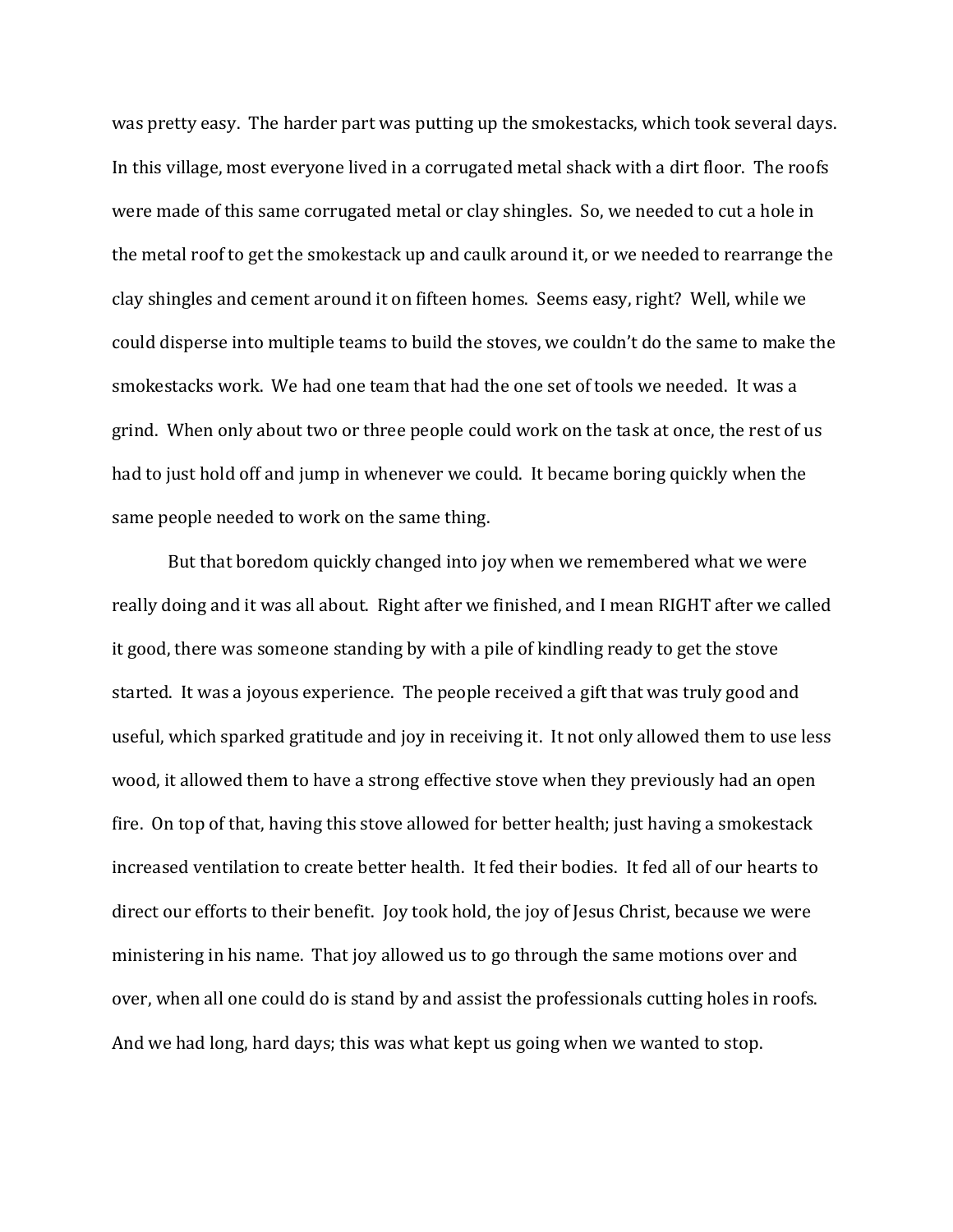It was a meaningful mission trip, but, as I look back on it, it was necessary for me personally to reorient. More often than not, one needs to go away from the familiar, day-today routine to truly see what God is doing among us and around the world today. To do that, one has to get beyond the fact that you aren't where you'd rather be. Sure, there were inconveniences. You couldn't drink or brush your teeth in the tap water. You needed to always have bottled water at hand. You got dirty and sweaty, and when you came back to your hotel room, despite moderate temperatures, there were no air conditioners. It would be a lie to say that we were not eager to return home to these creature comforts.

At the same time, I think it is a sin to return home and think that having all these comforts is the way we are supposed to have it. We are privileged to have all these blessings, and it's the wrong thing to think that we are escaping a place where they are absent. Instead, it's more faithful to recognize how great we have it and resolve to live differently in that light. It's not that we deserve it but that we have a great blessing that we own just because we were born in a different place than our neighbors whose country does not have the same infrastructure that ours does. This shifts the tone to gratitude, where Christ's joy can sprout. As the great line from Spider Man says, "With great power comes great responsibility." And, friends, going to a place like Guatemala reminds us that we have much more than we often realize. To have more than one pair of shoes, to have a house with windows, to have a refrigerator with food is a great, great blessing. The secret of blessing, though, is that it becomes a greater blessing when we share what we have been entrusted with. That feeds off the True Vine and gives us great joy.

Life is going to stink from time to time. God's not moving as fast as you want; perhaps God's not doing what you want God to do. Things are going to go uphill and